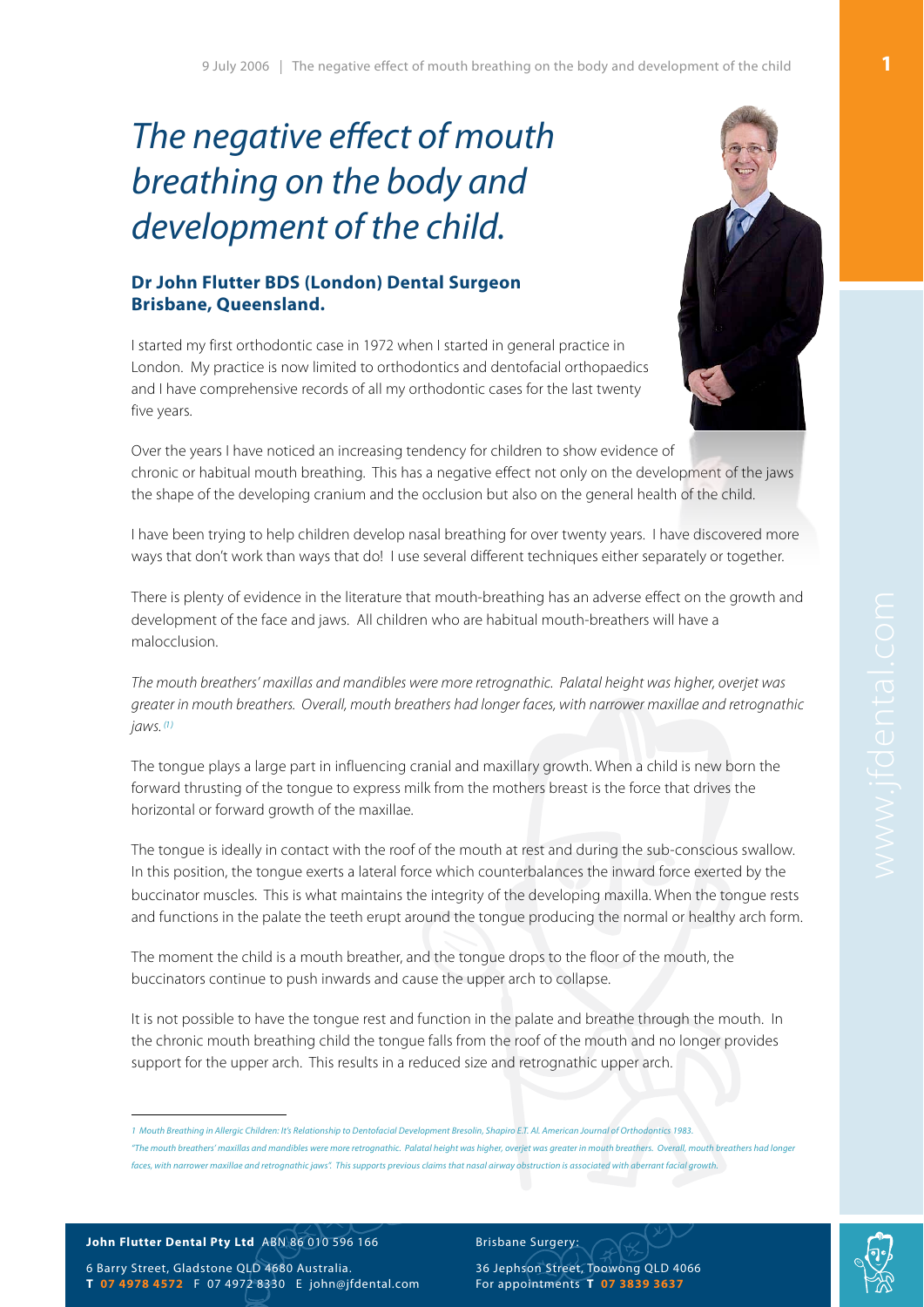The normal arch form is rounded with the widest part of the maxillae at the mesiobuccal cusps of the upper second molars. This shape is produced when the tongue rests and functions in the palate. In most malocclusions the upper molars are mesially rotated leaving the widest part of the arch at the distal cusps of the upper molars.





When Harvold et al surgically blocked the noses of young monkeys they all developed malocclusions.

All experimental animals gradually acquired a facial appearance and dental occlusion different from those of the control animals.  $(2)$  $(2)$ 

<span id="page-1-0"></span>2 Egil P. Harvold, DDS Ph.D.,L.L.D.Brittta S. Tamer, DDS, Kevin Varervik, DDS., and George Chierici, DDS - American Journal of Orthodontics Vol 79. No. 4 April, 1981. "All experimental animals gradually acquired a facial appearance and dental occlusion different from those of the control animals".

#### **John Flutter Dental Pty Ltd** ABN 86 010 596 166

6 Barry Street, Gladstone QLD 4680 Australia. **T 07 4978 4572** F 07 4972 8330 E [john@jfdental.com](mailto:john@jfdental.com)

#### Brisbane Surgery:

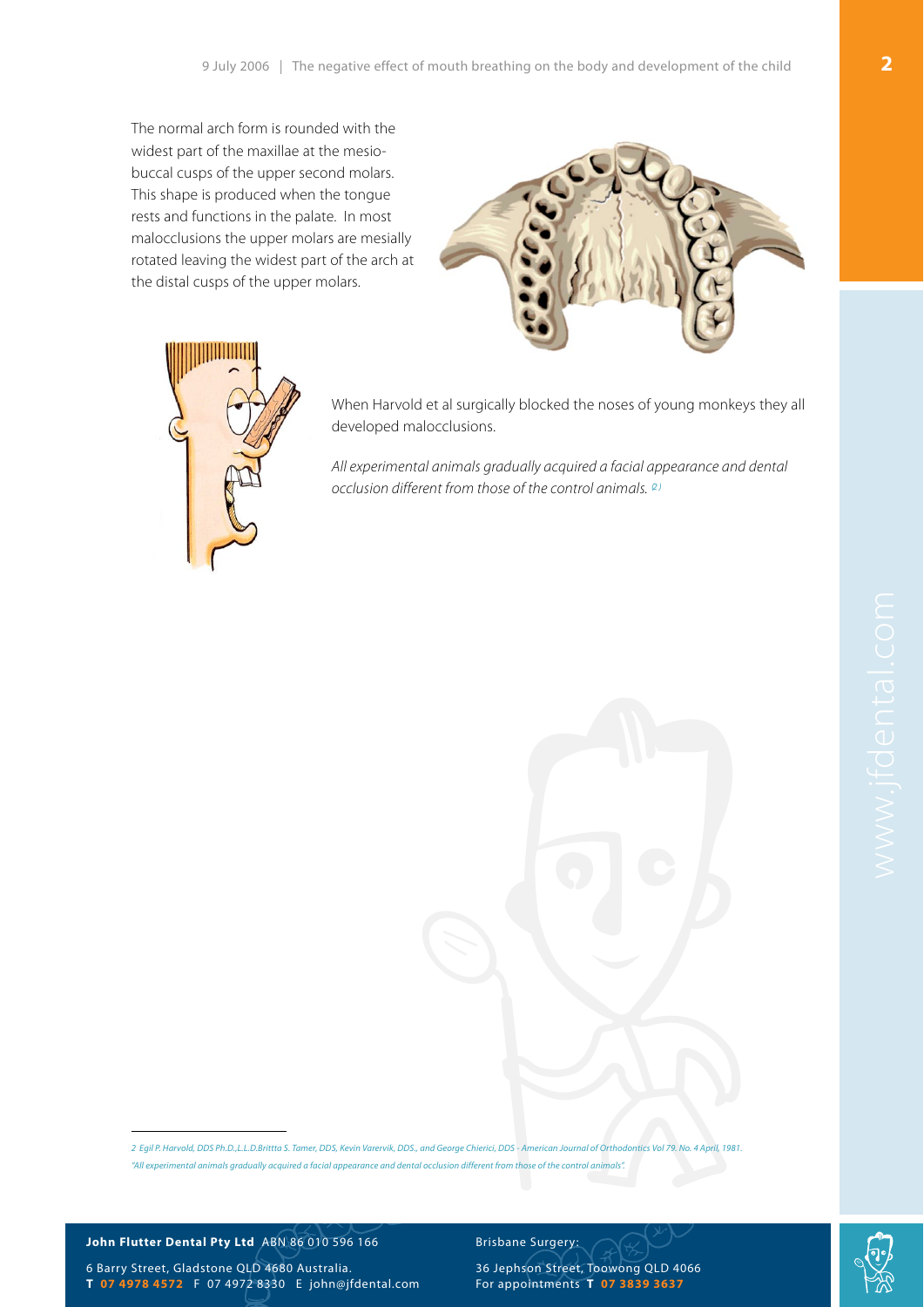



These are stills from a video of a child displaying a typical mouth breathing pattern. The upper arch is under-developed with a uni-lateral crossbite and an anterior open bite. The posterior cross bite reflects the narrow upper arch unsupported by the tongue and the anterior open bite is a result of the anterior tongue thrust. The upper and lower arches are both retrognathic; the upper arch is more retrognathic leading to the anterior cross bite.





When assessing a new patient salutary lessons can be learned by looking at the face from a sub-mental view. Chronic mouth breathing has left this young adult with a severely retrognathic maxillae. When viewed from this direction, the underside of the orbit should not be visible. Two thirds of the floor of the orbit is the maxillae and when the maxillae is retrognathic the eye support is compromised. The lateral photograph would have been better if I had asked the patient to take her spectacles off before taking the photograph! Even so it is possible to recognise the retrognathic maxillae.

#### **John Flutter Dental Pty Ltd** ABN 86 010 596 166

6 Barry Street, Gladstone QLD 4680 Australia. **T 07 4978 4572** F 07 4972 8330 E [john@jfdental.com](mailto:john@jfdental.com) Brisbane Surgery:

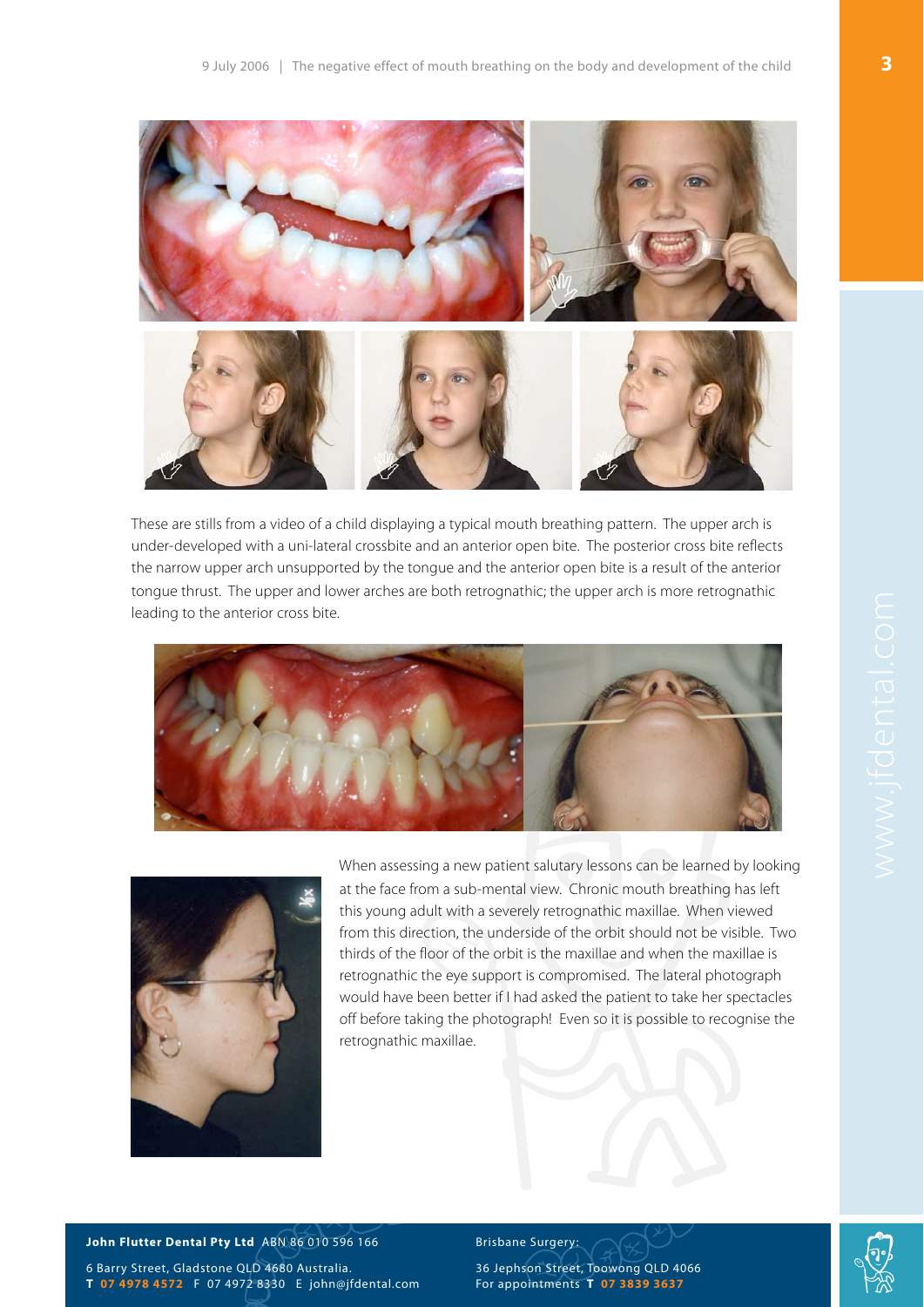## Postural Implications of Chronic Mouth-breathing

Children who are chronic mouth breathers will tend to have a head tilted or pitched backwards. Any head posture where the head is not held level will have an influence on the shape, size and position of all the bones in the cranium.



Change in head posture and dentition in a boy treated only with a Trainer for one year to establish nasal breathing and improved myofunctional patterns. Note the head is no longer tipped or pitched backwards when nasal breathing is established.

The shape of the cranium in the growing child will be distorted when the cranium is not held level. The adult cranium weighs between 4-5 Kg, the child's cranium a little less, and it contains largely water. If the head is not held level then there will be an increased mass of cranial contents on the downhill side leading to cranial distortion. The cranium consists of twenty nine different bones separated by sutures. If there is distortion in any bone in the cranium it will be reflected in all bones in the cranium including the upper and lower jaws.

In the mouth breathing child the head is pitched or tilted backwards increasing the mass of cranial contents in the posterior part of the cranium. If the child is able to improve the cranial posture by establishing nasal breathing then the cranium will have the opportunity to grow with a more favourable pattern. This improved pattern will be reflected throughout the cranium including the dental arches.

There is no distortion in one part of the body that is not reflected throughout the body. For a level cranium we need level shoulders, a level pelvis and this requires good foot support.

#### **John Flutter Dental Pty Ltd** ABN 86 010 596 166

6 Barry Street, Gladstone QLD 4680 Australia. **T 07 4978 4572** F 07 4972 8330 E [john@jfdental.com](mailto:john@jfdental.com) Brisbane Surgery:

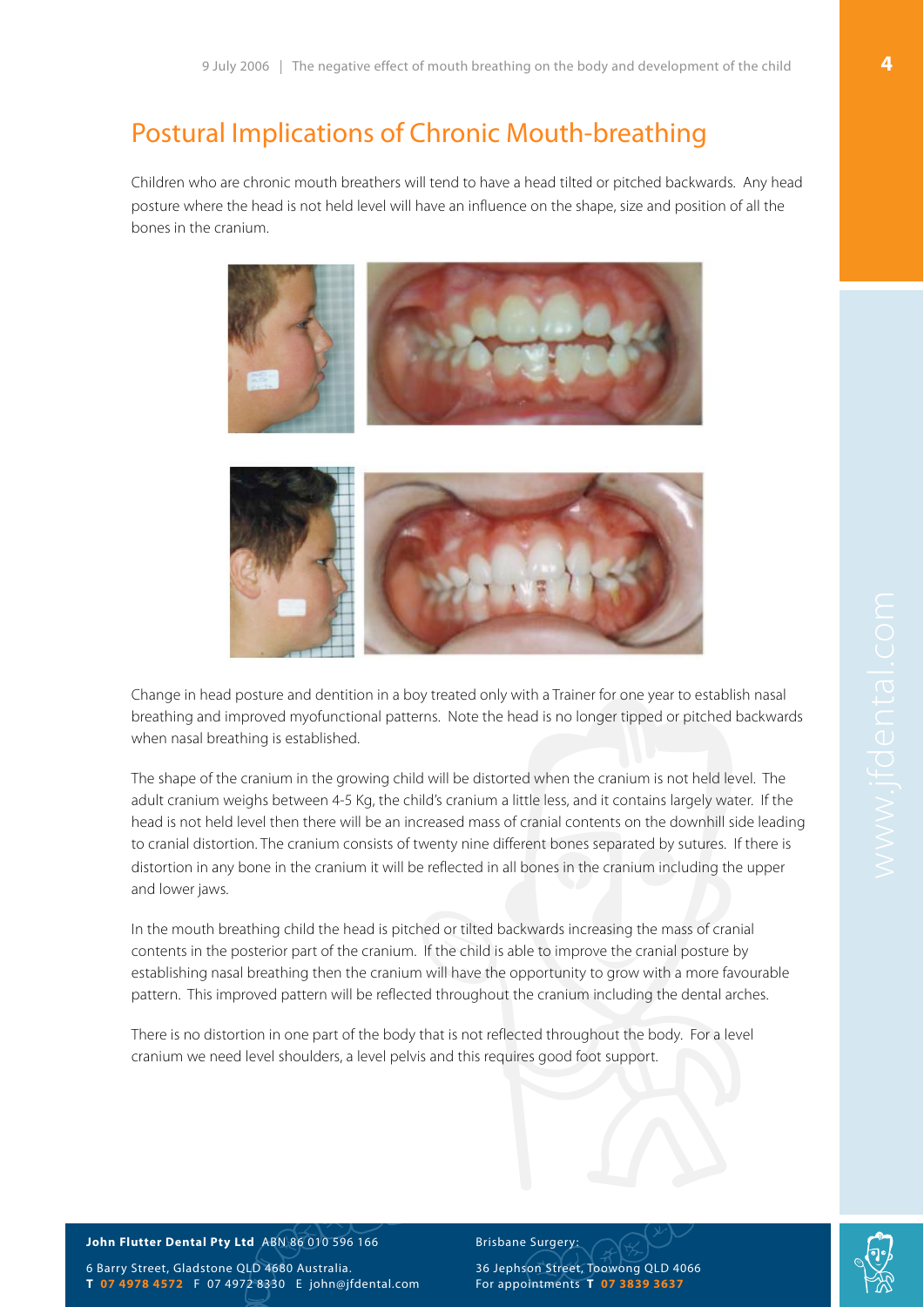Sometimes the poor head posture is a result of a pattern that arises lower in the body, for example, a tilted pelvis or pronated feet as the body's proprioceptors constantly try to rebalance the body. This is called an ascending pattern. Sometimes the poor head posture arises in the cranium, as in chronic mouthbreathing. This is called a descending pattern.

I do not treat the postural patterns but I have learned to recognise them. I work with other health workers who help the patient to improve the posture and foot support.



There is no distortion on one part of the body that is not reflected throughout the body. Body distortions can be either ascending or descending porblems. When we establish nasal breathing we see an improvement in the entire body posture and the head levels. If after correcting mouth breathing I still observe body distortions I refer other health workers.



#### **John Flutter Dental Pty Ltd** ABN 86 010 596 166

6 Barry Street, Gladstone QLD 4680 Australia. **T 07 4978 4572** F 07 4972 8330 E [john@jfdental.com](mailto:john@jfdental.com) Brisbane Surgery: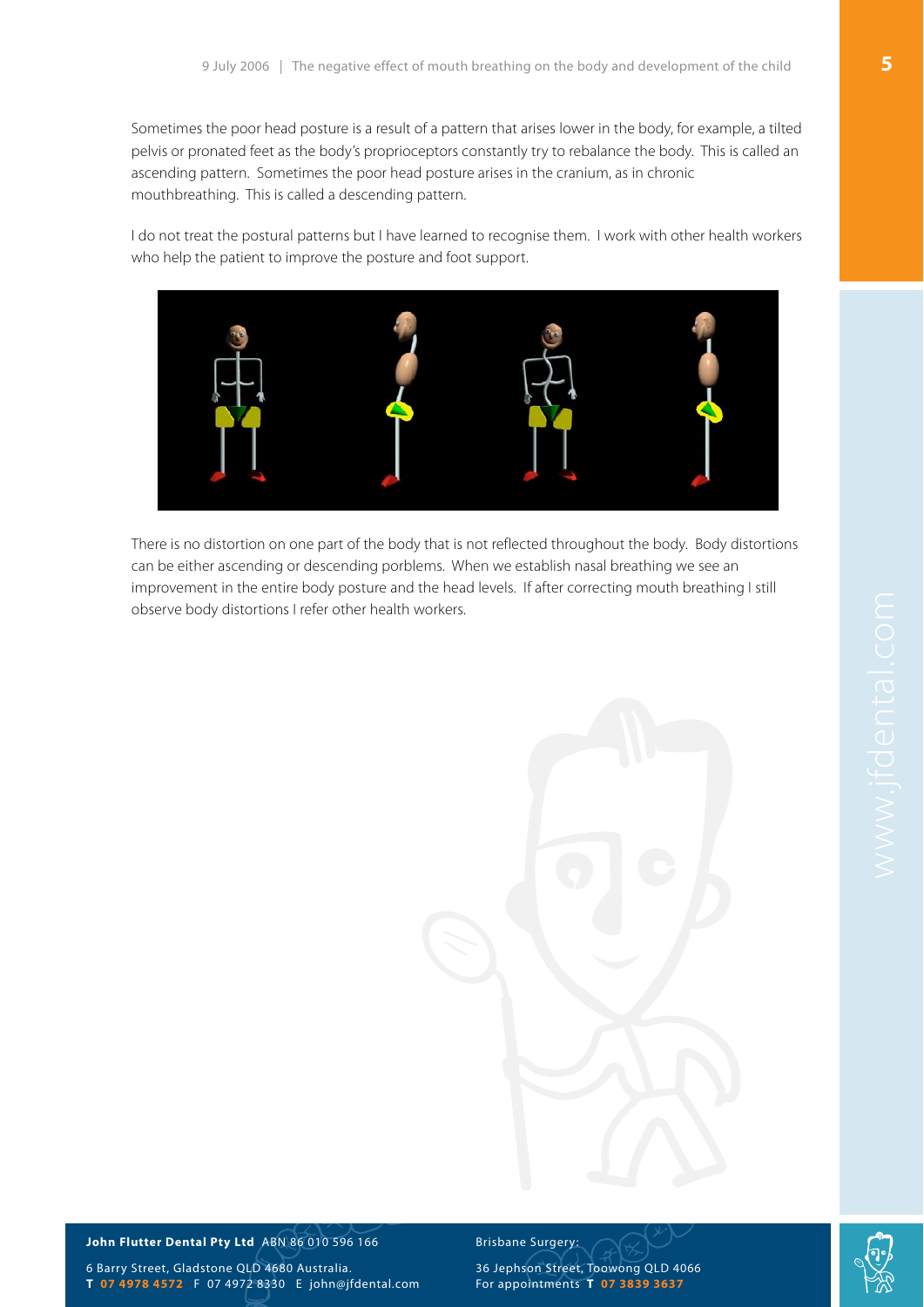## Establishing nasal breathing

When I see a child for the first time seeking orthodontic treatment the first thing I assess is the breathing pattern. Children who are chronic mouth breathers will all hyperventilate. In normal nasal breathing the child will inhale/exhale about every six seconds. Children who are chronic mouth-breathers will inhale/ exhale about every three seconds. It is often possible to note this by looking at the rise and fall of the shoulders in time with the breathing.

When I see the shoulders and chest moving during relaxed breathing I see it as a clear indication that all is not well. Breathing should always be controlled from the diaphragm with no visible outward signs of the breathing.

In addition, breathing should be silent. So when I can hear the child breathe it is a strong indication the breathing is dysfunctional.

Children who are chronic mouth breathers as a result of an allergic rhinitis will only manage to breathe through the nose if it is possible identify and eliminate the allergens. Allergens may be airborne and inhaled or food allergies that are consumed.

For the children who do not display allergic rhinitis then establishing nasal breathing is often a matter of breaking the mouth-breathing pattern. Sometimes is is necessary to reduce the hyperventilation in these children before the pattern can be changed.

Generally the younger the patient the easier it is to change the breathing pattern. The techniques I use to help children to establish nasal breathing include:

- The Pre-Orthodontic Trainer<sup>®</sup> worn for a minimum of one year.
- ‣ Arch expansion followed by the Trainer or Biobloc therapy or fixed appliance
- ‣ The Breathing Well Programme
- ‣ A Home Audit

**John Flutter Dental Pty Ltd** ABN 86 010 596 166

6 Barry Street, Gladstone QLD 4680 Australia. **T 07 4978 4572** F 07 4972 8330 E [john@jfdental.com](mailto:john@jfdental.com)

#### Brisbane Surgery: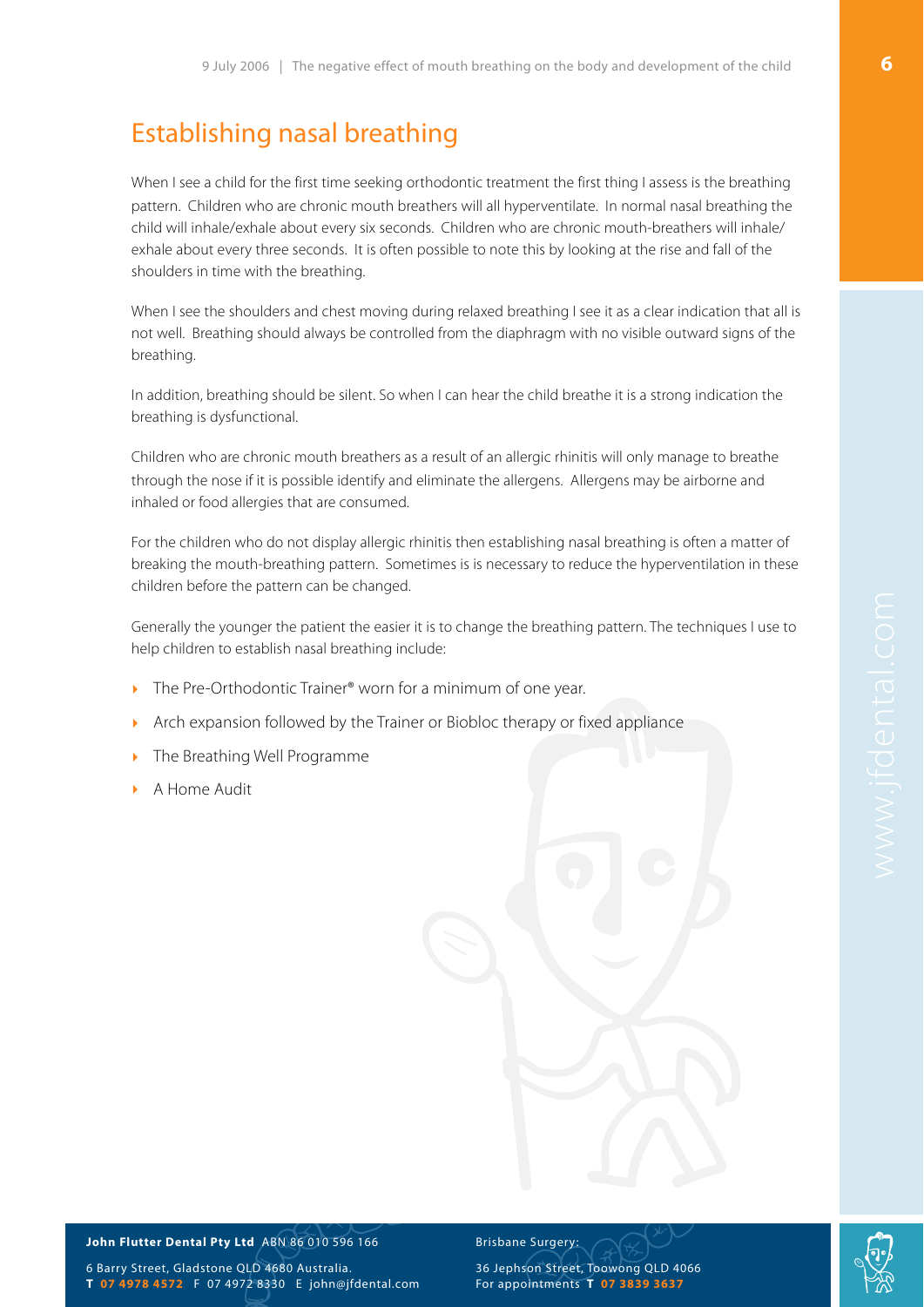## The Pre-Orthodontic Trainer® worn for a minimum of one year.

To establish nasal breathing in the younger child in the early mixed dentition I encourage the child to wear a Pre-Orthodontic Trainer®. This is a prefabricated removable appliance that is worn all night while the child is asleep and one hour during the day while the child is awake. With the Trainer in the mouth during the day the child will have the lips together and will breath through the nose. In this first example the child breaks the mouth-breathing pattern over a period of one year and normal growth of the face and jaws then follows. About thirty percent of the children, that I treat in the mixed dentition with a Trainer alone, require a second year of treatment.







If nasal breathing is established in the growing child then normal growth can be established. This child wore only a Pre-Orthodontic Trainer ® for one year and established nasal breathing. Note the change in arch form as a result. The rounded or Roman arch replaces the narrow tapering Gothic arch form. The molar on the patient's left rotated well the right molar less well. Note the improvement in the child's facial appearance once lip seal and nasal breathing is established.

#### **John Flutter Dental Pty Ltd** ABN 86 010 596 166

6 Barry Street, Gladstone QLD 4680 Australia. **T 07 4978 4572** F 07 4972 8330 E [john@jfdental.com](mailto:john@jfdental.com) Brisbane Surgery:

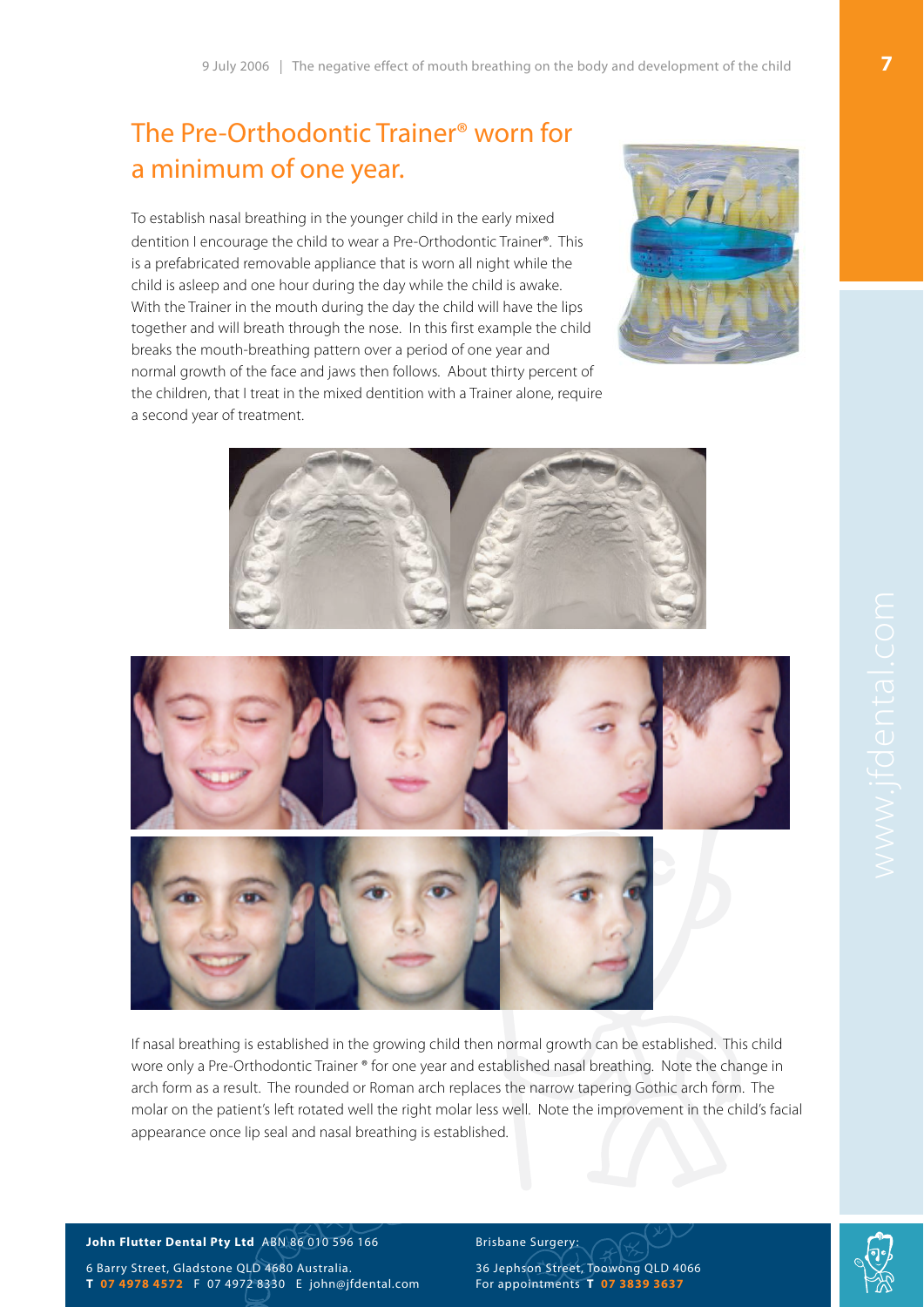Thus we found that a change from mouth-open to mouth-closed breathing was associated with (1) greater mandibular growth expressed at the chin in both sexes, (2) greater facial growth expressed at the midface in  $m$ ales  $\beta$ )

## Arch expansion followed by the Trainer or Biobloc therapy or fixed appliance

When the upper dental arch is expanded it will inevitably result in an increase in the width of the nasal passages. It also provides room for the tongue to rest and function in the palate. Often, especially in the younger child, arch expansion will result in the vault of the upper arch falling also increasing the height of the nasal passages.

Research has shown that arch expansion usually relapses but not always.

### Very soon it became clear, that Orthodontically induced transverse sizes of dental arches are very unstable. [\(4](#page-7-1))

We need a well developed upper arch to train the tongue to rest and function there. More importantly we need the tongue to rest and function in the palate to maintain the expanded arch form. We all see relapse after arch expansion but I hope we all see arches that remain stable long term after expansion. In my experience the arches that remain stable after expansion are those where the tongue retains the changes. A few children make this functional change themselves without help, but most children need myofunctional training to help establish a good tongue in palate posture. For this reason I always follow arch expansion with either a Trainer or Biobloc appliances or both.

If there is a posterior cross bite, which there usually is in mouth breathing children, I will start by correcting the crossbite with a Biobloc expansion appliance. In the child in the early mixed dentition I will use a palatal arch retainer to maintain arch form while I establish nasal breathing and improved muscle function. For this I use a Trainer often with the Breathing Well Programme I will describe later. In the late mixed dentition and permanent dentition I tend to use a Biobloc 3 or postural appliance after arch expansion, again often with the Breathing Well Programme.

#### **John Flutter Dental Pty Ltd** ABN 86 010 596 166

6 Barry Street, Gladstone QLD 4680 Australia. **T 07 4978 4572** F 07 4972 8330 E [john@jfdental.com](mailto:john@jfdental.com) Brisbane Surgery:



<span id="page-7-0"></span><sup>3</sup> Donald G. Woodside, Sten Linder-Aronson, Anders Lundstrom, John William. American Journal of Orthodontics July 1991.

The amount of maxillary and mandibular growth and the direction of maxillary growth were studied in 38 children during the 5 years after adenoidectomy for correction of severe nasopharyngeal obstruction.

<sup>&</sup>quot;Thus we found that a change from mouth-open to mouth-closed breathing was associated with (1) greater mandibular growth expressed at the chin in both sexes, (2) greater facial growth expressed at the midface in males".

<span id="page-7-1"></span><sup>4</sup> Expansion and Relapse in Long Follow up Studies. Orthodontic Dept. of the University Dental Hospital in Cologne - A Study of 500 patients from 1964. Schwarze C. "Very soon it became clear, that Orthodontically induced transverse sizes of dental arches are very unstable".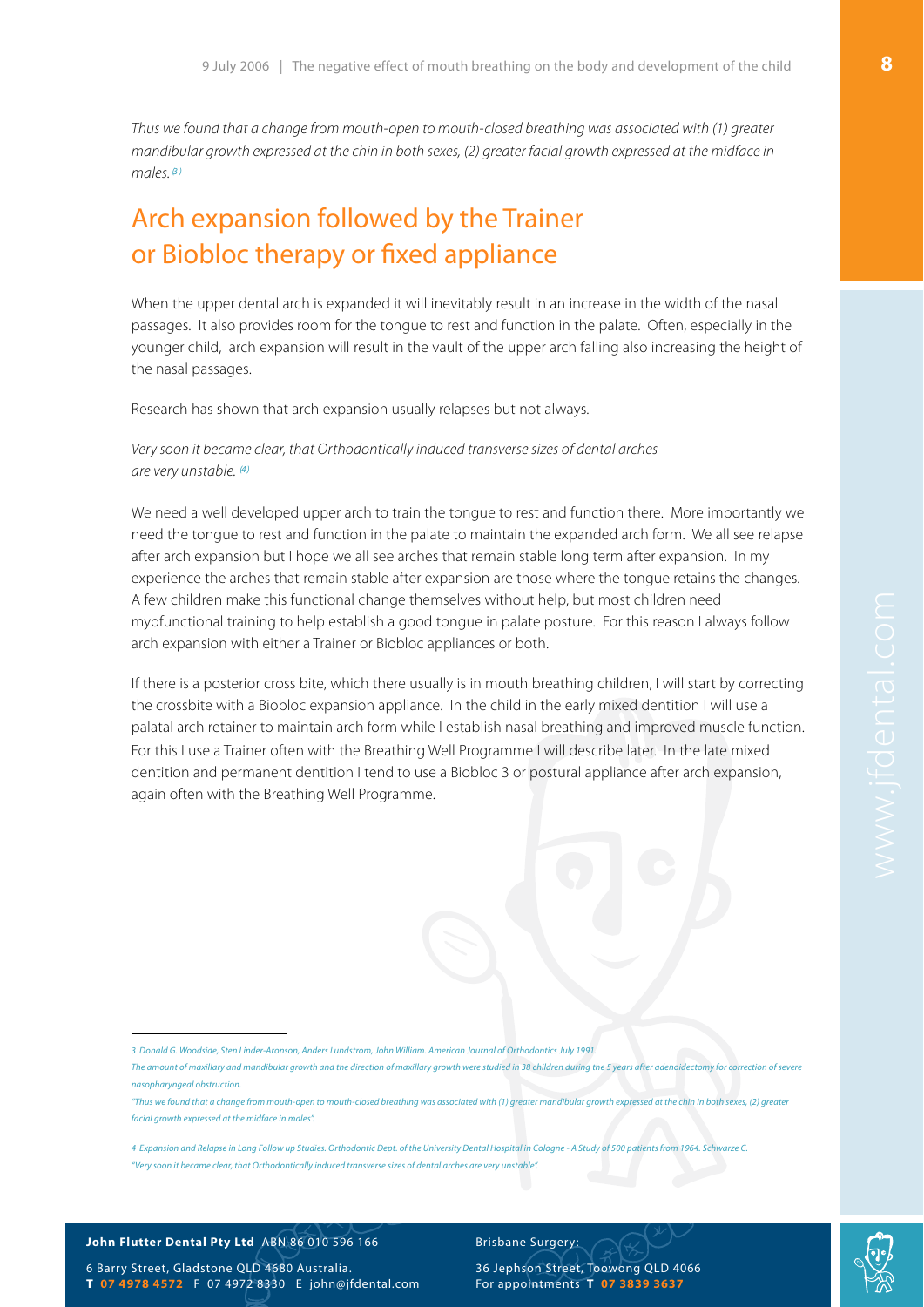

Before treatment, stages during treatment and one year after treatment.





Seven years after treatment with no retention or fixed appliances used.

This girl presented with a chronic mouth-breathing pattern in the early mixed dentition. The posterior cross bite and the anterior open bite are typical of the mouth-breathing pattern. Using Orthotropic therapy using a series of Biobloc appliances the upper arch was expanded and the upper incisors advanced. The mandibular posture was then corrected with a lip seal and nasal breathing. The pattern remained stable long term as the patient maintained the nasal breathing pattern, a lip seal and the teeth in or near contact at rest.

#### **John Flutter Dental Pty Ltd** ABN 86 010 596 166

6 Barry Street, Gladstone QLD 4680 Australia. **T 07 4978 4572** F 07 4972 8330 E [john@jfdental.com](mailto:john@jfdental.com)

#### Brisbane Surgery:

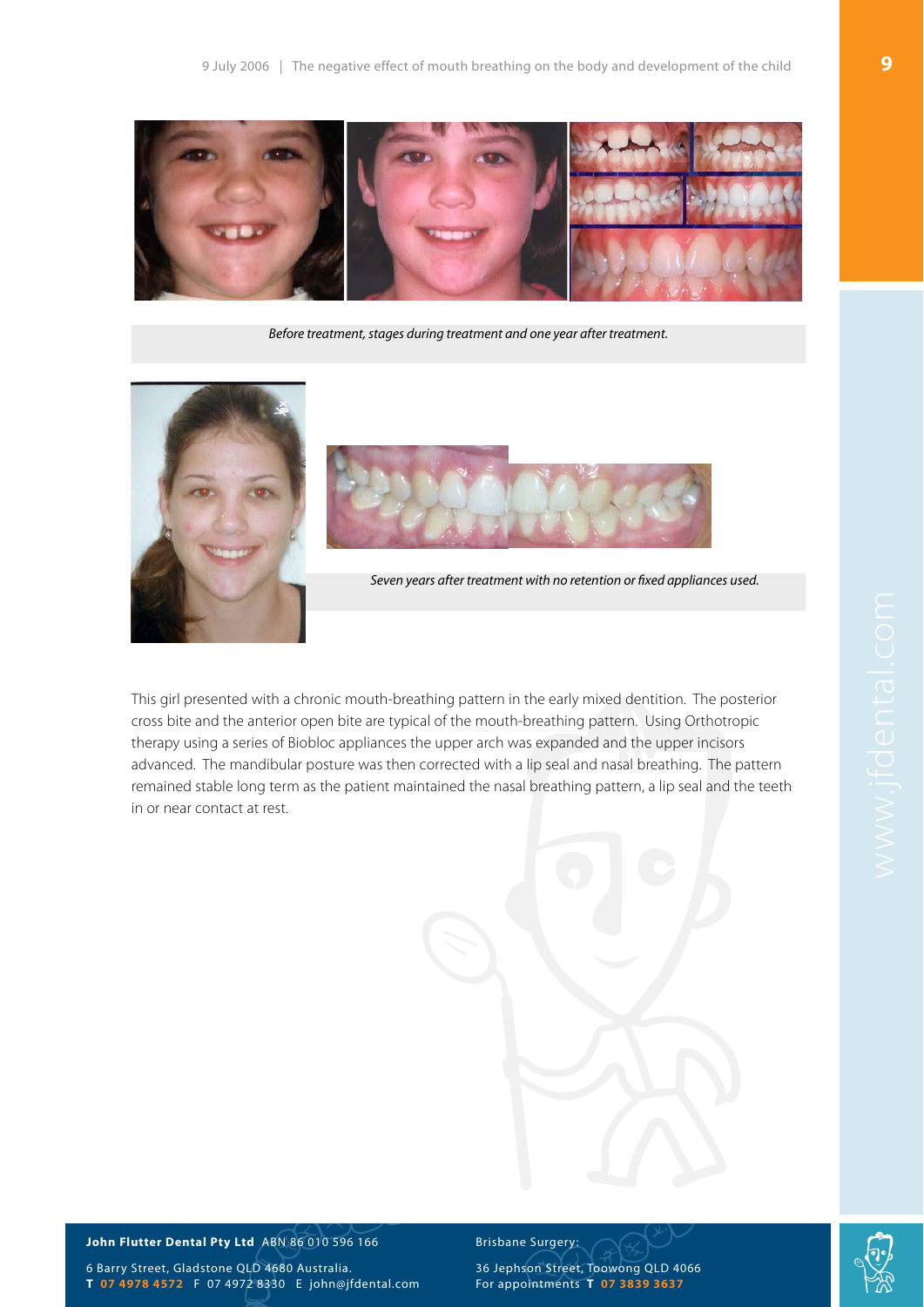## The Breathing Well Programme

For some children in addition to appliance therapy in order to establish a lip seal we need to reduce the hyperventilation. In much the same way as when we go running it may not possible to take that much air in and out of the nose. In these cases we need to reduce the hyperventilation. To understand the mechanism here we need to understand a little of the biochemistry and the physiology of breathing.





This girl presented in the permanent dentition with a chronic mouth breathing pattern. By the time the second molars have erupted over 90% of the growth of the head and neck is completed. Modifying growth patterns was not an option. I developed the upper arch using a Biobloc expansion appliance and aligned the upper teeth with a fixed appliance. I fitted no lower appliance leaving the lower teeth largely unchanged. An important part of the treatment was to establish nasal breathing. While in the fixed appliance the patient wore a Trainer for Braces and completed the Breathing Well Programme. When nasal breathing is established the tongue can rest and function in the palate. If the tongue is not able to support the upper arch then relapse of the upper arch expansion is to be expected without permanent retention.

#### **John Flutter Dental Pty Ltd** ABN 86 010 596 166

6 Barry Street, Gladstone QLD 4680 Australia. **T 07 4978 4572** F 07 4972 8330 E [john@jfdental.com](mailto:john@jfdental.com) Brisbane Surgery:

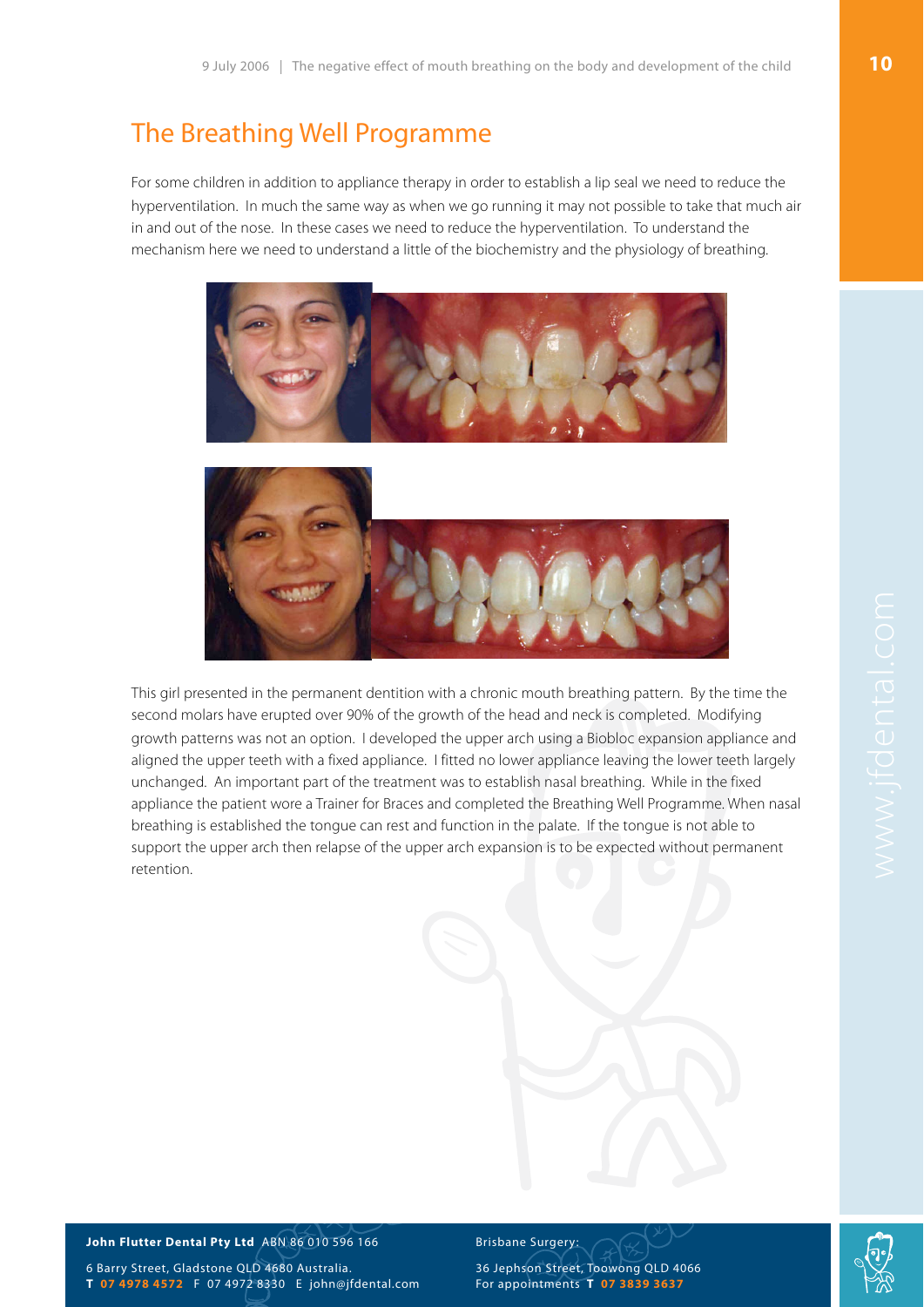## The Biochemistry and Physiology of Breathing

### **Why do we breathe?**

- To deliver oxygen to body cells
- To remove excess CO<sub>2</sub>

### **Oxygen**

- ‣ Body cell requirement 2-3%
- ‣ Atmospheric content 21%
- Oxygen does not have to be stored. It is always available
- Its purpose is to provide energy and to regenerate cells

### **Carbon Dioxide**

- ‣ Body requirement 6.5% or 40mm Hg
- ‣ Atmospheric content 0.03%
- It has to be produced by the body and stored
- It is stored in the lungs at 6.5%
- It is stored in arterial blood at 40mm Hg pressure
- $\blacktriangleright$  It is produced as a by product of exercise and digestion

When the child breathes through the mouth the stored carbon dioxide in the lungs escapes. This results in reduced levels of carbon dioxide in the lungs and reduced levels of carboxy-haemoglobin in the blood.

Many of the problems associated with chronic mouth breathing are as a result of this lowered level of carboxy-haemoglobin in the body.

### **Carbon Dioxide**

- ‣ Has 4 major functions in the body
- It facilitates release of oxygen from haemoglobin
- It triggers breathing by activating the medullary sensor
- It maintains pH by buffering with bicarbonate or carbonic acid
- It prevents smooth muscle from going into spasm

All these functions are reduced or impaired in children who are chronic mouth-breathers.

#### **John Flutter Dental Pty Ltd** ABN 86 010 596 166

6 Barry Street, Gladstone QLD 4680 Australia. **T 07 4978 4572** F 07 4972 8330 E [john@jfdental.com](mailto:john@jfdental.com) Brisbane Surgery:

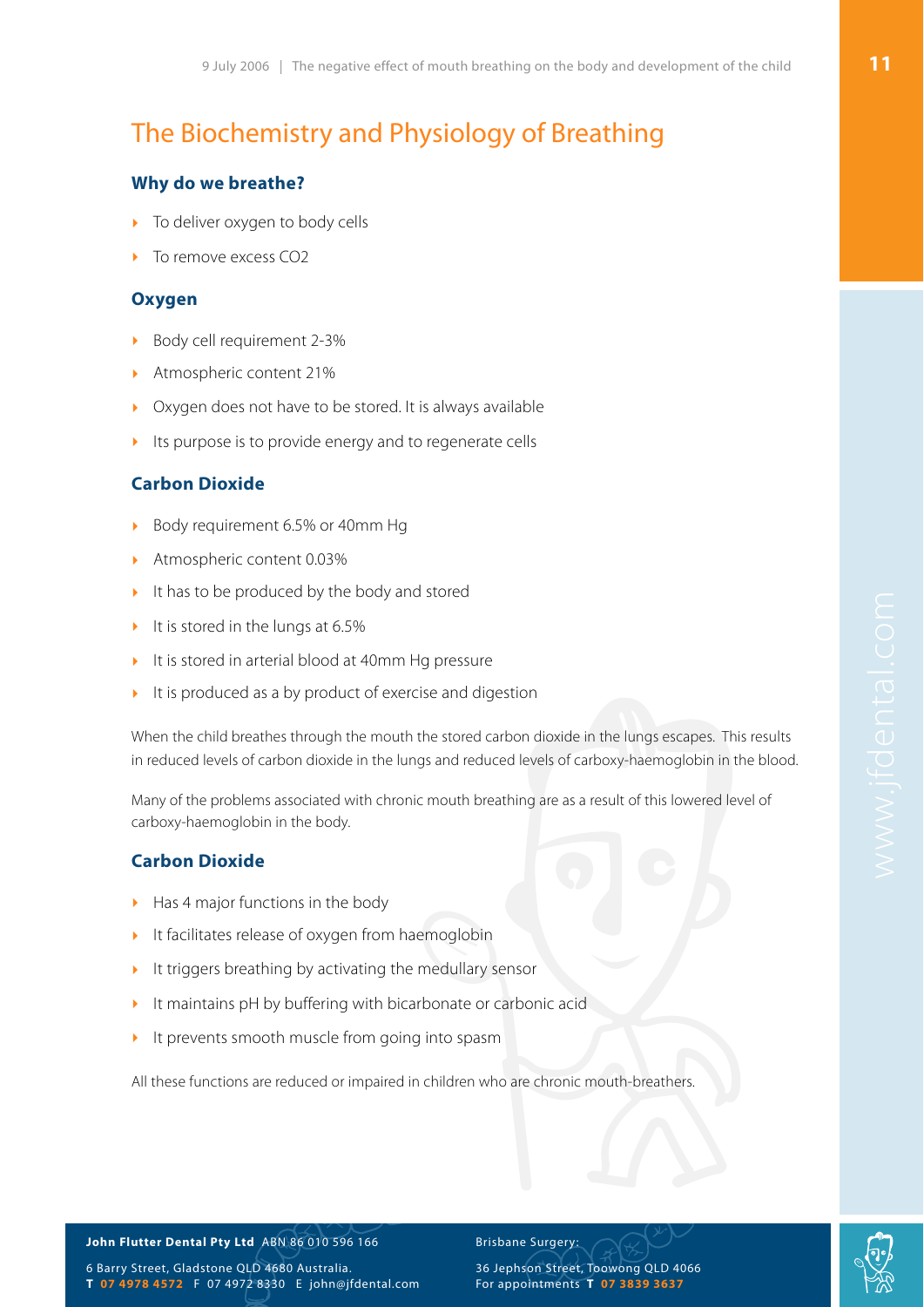## What makes us breathe?

Although we breathe subconsciously the point that we inhale is determined chemically.

As carbon dioxide builds up in the body it changes the pH of the blood and this pH shift triggers the brain to tell us to take a new breath.



The Medullary Trigger

reacts to levels of CO2 in the body of approximately 40mm Hg, producing a normal breathing pattern

### **What is normal breathing ?**

- Gentle wave pattern
- ‣ 4-5 litres of air per minute
- ‣ 8-10 breaths per minute
- ‣ Breathing in and out through the nose

This is about one breath every six seconds

### **What goes wrong ?**

The Medullary Trigger resets itself

Through constant exposure to CO2 levels lower than 40mm Hg, mainly as a result of mouth breathing, the trigger is activated far earlier, causing over breathing or hyperventilation.

This is often results in an inhale every three seconds

### **The Problem with Mouth Breathing**

The tongue no longer provides support for the upper jaw with resulting reduced upper arch size.

The vault rises leading to reduction in the size of the nasal passages contributing to congestion of nose

The pH of saliva elevates leading to increased rate of caries

A tendency to URT infections often resulting in tonsillitis and enlarged adenoids

**John Flutter Dental Pty Ltd** ABN 86 010 596 166

6 Barry Street, Gladstone QLD 4680 Australia. **T 07 4978 4572** F 07 4972 8330 E [john@jfdental.com](mailto:john@jfdental.com)

36 Jephson Street, Toowong QLD 4066 For appointments **T 07 3839 3637**

Brisbane Surgery:

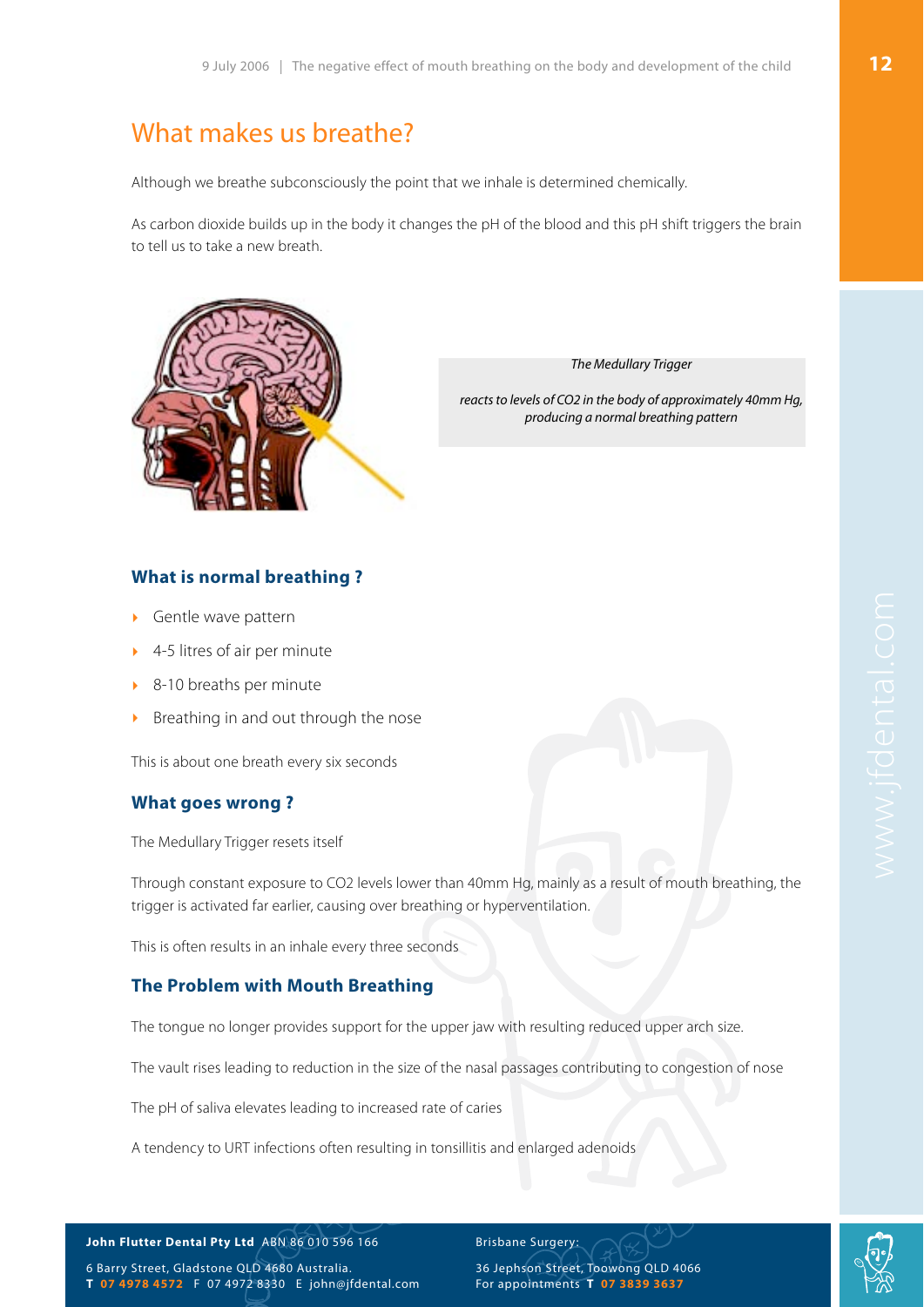The medullary trigger resets at lower level leading to hyperventilation

The alkalinity of blood increases so less oxygen released from the blood. This is known as the Bohr Effect. Oxygen circulates the blood in the form of oxy-haemoglobin but reduced levels of carboxy-haemoglobin mean that less oxygen is released from the oxy-haemoglobin to enter the tissues so cells die

Smooth muscle spasm. Gastric reflux, asthma and bed wetting are commonly associated with chronic mouth-breathing

### **Smooth muscle is found throughout the body**

- ‣ Respiratory system
- Digestive system
- ‣ Circulatory system
- All hollow organs
- ‣ All tubes and ducts

### **Smooth muscle goes into spasm causing**

- Respiratory problems such as asthma
- ‣ Digestive disorders
- ‣ Circulatory problems
- **•** Disturbed sleep
- Ear nose & throat issues

## **The Solution to Mouth Breathing**

- $\triangleright$  Train the child to become a natural nose breather again
- ‣ Address the issues that caused the initial problem
- Institute a strategy to ensure this does not recur

## **Fixing the problem**

The Medullary trigger can be reset, by reversing the process and sending messages of increasing CO2 levels it is possible to reset the trigger and return the breathing pattern to normal





### **John Flutter Dental Pty Ltd** ABN 86 010 596 166

6 Barry Street, Gladstone QLD 4680 Australia. **T 07 4978 4572** F 07 4972 8330 E [john@jfdental.com](mailto:john@jfdental.com) Brisbane Surgery:

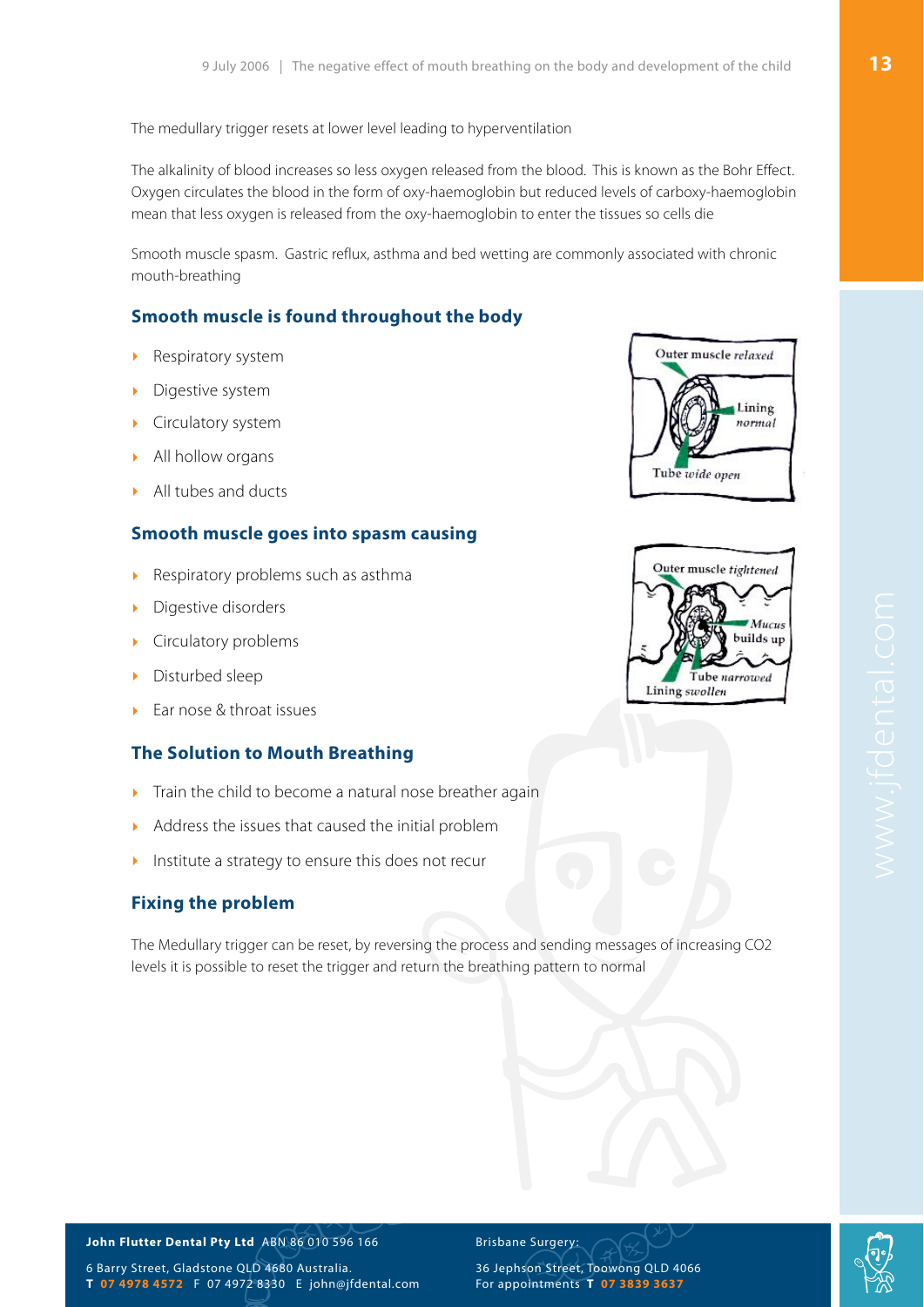## The Breathing Well Program

### **Designed to restore Nasal Breathing as the norm**

This is a twelve week programme that involves both the child and parent. It takes about 20 minutes a day for twelve weeks. If more than one week is missed the child has to start again. The programme is a series of breathing training exercises done in a structured, regular pattern. The object of the



programme is to reset the medullary trigger to respond to increased levels of carbon dioxide (carboxyhaemoglobin) and establish a lip seal. It requires commitment on the part of parent and child but is very effective in reducing hyperventilation and establishing nasal breathing.

The programme is normally done in conjunction with the Trainer system to improve myofunctional patterns at the same time.

For more information on The Breathing Well Programme contact [john@jfdcourses.com](mailto:john@jfdcourses.com).

### **The Home Audit.**

To establish nasal breathing the child needs to be able to breathe clean air with a minimum of airborne particles.

- I ask the child and parents to review the child's home environment.
- Itry and discourage fitted carpets in the child's bedroom. Fitted carpets trap particles that are released into the air when the carpet is walked on.
- ‣ I encourage the parents to leave the bedroom window open at night to provide fresh air for the child during sleep.
- I discourage pets in the house. This is often not possible to achieve but at least discourage pets in the child's bedroom.
- ‣ Finally it is easier to establish nasal breathing when the child lives in a smoke free environment.
- ‣ Electric air humidifiers can help to settle airborne particles in the child's bedroom at night.

#### **John Flutter Dental Pty Ltd** ABN 86 010 596 166

6 Barry Street, Gladstone QLD 4680 Australia. **T 07 4978 4572** F 07 4972 8330 E [john@jfdental.com](mailto:john@jfdental.com) Brisbane Surgery: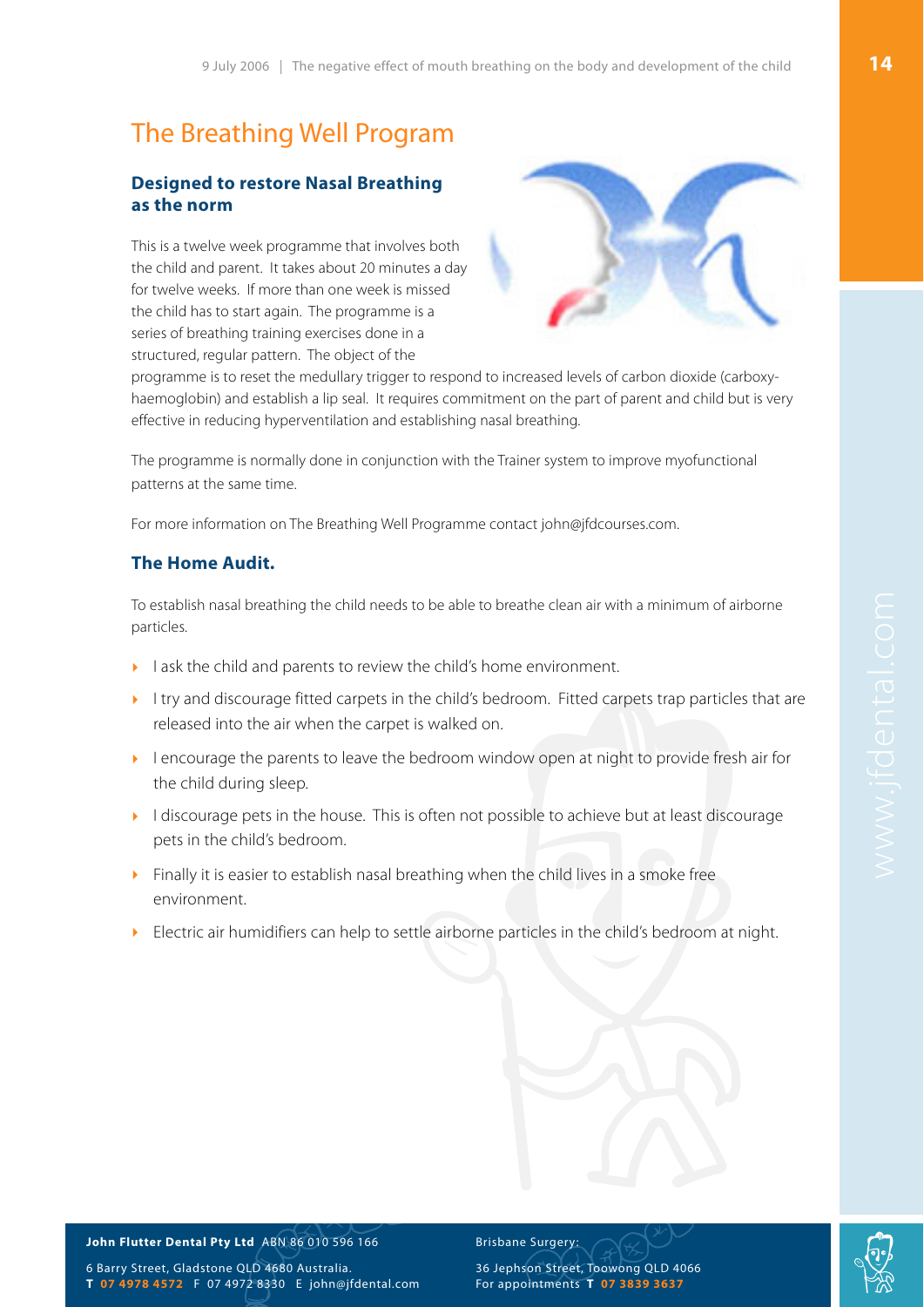## Conclusion

All children who are chronic mouth-breathers will develop a malocclusion.

It is possible to help many children establish nasal breathing. For many children mouth breathing is a habit that can be broken.

Often before establishing nasal breathing we need to expand the upper arch to make room for the tongue to rest and function there. After expansion, unless the tongue learns to rest and function in the palate the arch form will relapse.

Often we need to reduce hyperventilation before the child can establish nasal breathing. The Breathing Well Programme requires commitment by both the parent and child for it to be successful.

To establish nasal breathing in growing children requires very few technical skills on the part of the practitioner. The dentists and orthodontists who are most successful at helping children change any pattern are those practitioners who relate well and communicate well with children.

#### **John Flutter Dental Pty Ltd** ABN 86 010 596 166

6 Barry Street, Gladstone QLD 4680 Australia. **T 07 4978 4572** F 07 4972 8330 E [john@jfdental.com](mailto:john@jfdental.com) Brisbane Surgery:

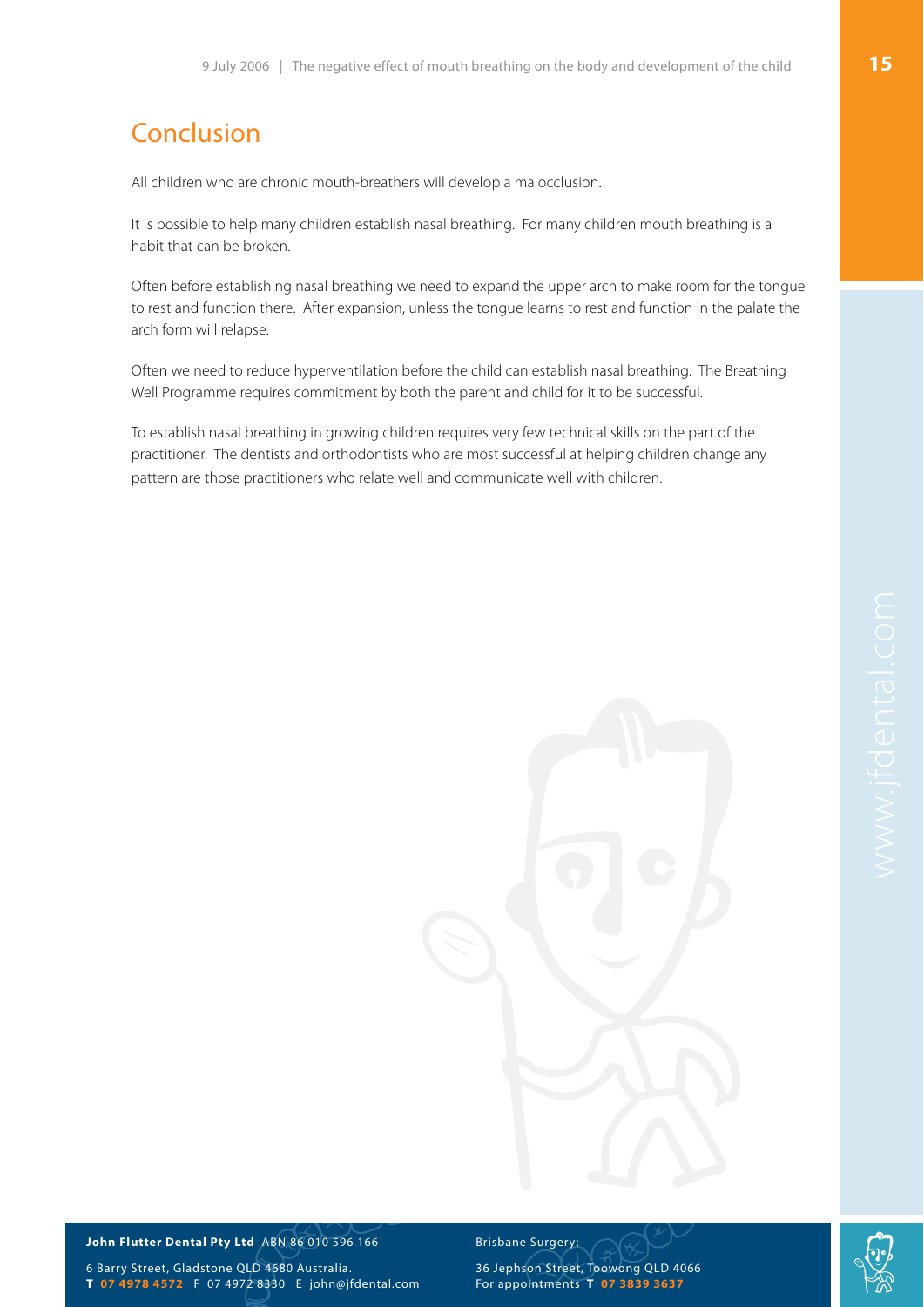## References

1. Mouth Breathing in Allergic Children: It's Relationship to Dentofacial Development Bresolin, Shapiro E.T. Al. American Journal of Orthodontics 1983. The mouth breathers' maxillas and mandibles were more retrognathic. Palatal height was higher, overjet was greater in mouth breathers. Overall, mouth breathers had longer faces, with narrower maxillae and retrognathic jaws. This supports previous claims that nasal airway obstruction is associated with aberrant facial

growth.

- 2. Egil P. Harvold, DDS Ph.D.,L.L.D.Brittta S. Tamer, DDS, Kevin Varervik, DDS., and George Chierici, DDS - American Journal of Orthodontics Vol 79. No. 4 April, 1981. "All experimental animals gradually acquired a facial appearance and dental occlusion different from those of the control animals.
- 3. Donald G. Woodside, Sten Linder-Aronson, Anders Lundstrom, John William. American Journal of Orthodontics July 1991.

The amount of maxillary and mandibular growth and the direction of maxillary growth were studied in 38 children during the 5 years after adenoidectomy for correction of severe nasopharyngeal obstruction.

Thus we found that a change from mouth-open to mouth-closed breathing was associated with (1) greater mandibular growth expressed at the chin in both sexes, (2) greater facial growth expressed at the midface in males.

4. Expansion and Relapse in Long Follow up Studies. Orthodontic Dept. of the University Dental Hospital in Cologne - A Study of 500 patients from 1964. Schwarze C. Very soon it became clear, that Orthodontically induced transverse sizes of dental arches are very unstable.

## Further reading

Biobloc Therapy by JRC Mew.

<http://jfdcourses.com> [http://orthotropics.com/](http://orthotropics.com) <http://www.myoresearch.com>/ <http://www.buteykoabc.com>/



6 Barry Street, Gladstone QLD 4680 Australia. **T 07 4978 4572** F 07 4972 8330 E [john@jfdental.com](mailto:john@jfdental.com)

#### Brisbane Surgery: